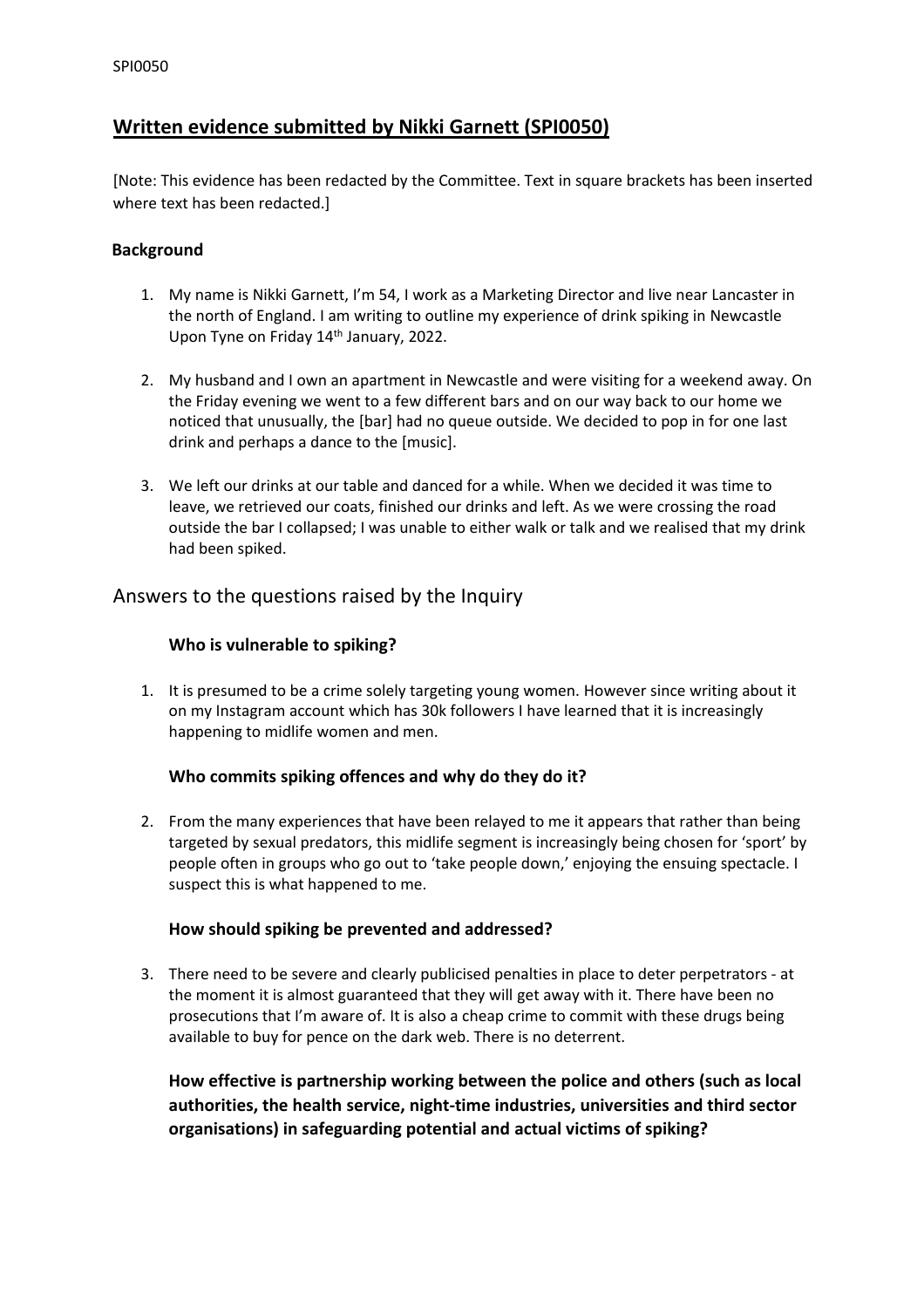- 4. As far as I can see there is no partnership approach on this. I have been told of several occasions where hospital drug tests have shown the presence of spiking drugs and yet the police have refused to accept them because they are not 'their' tests.
- 5. In terms of my own experience, as my husband was more or less carrying me through the streets we were approached by a policeman and woman on the beat. They enquired about my welfare and my husband explained that my drink had ben spiked and that he was struggling to get me home. They simply smiled and shrugged then walked on. I was unable to speak to them so my husband could easily have been the perpetrator. They showed no interest in what was going on and gave no offer of help, advice or follow-up.

## **How effective are the measures used to prevent spiking, including the advice and guidance that is used to train, educate and support those involved in handling this type of crime (such as police officers, nightclub security staff and A&E staff)?**

- 6. When I returned to [the bar] the following day to see if I could acquire any evidence I was told by the head of security firstly that it was probably my own fault – that I had drunk too much. When she realised that I was too well-informed to accept that she told me that I would need a police drug test and report before they would review the CCTV. It was, by then, too late for a blood test.
- 7. From the many accounts of spiking that I have heard over the last few weeks it appears that what is lacking is a joined-up approach between police, NHS and the night-time industries.

### **What barriers do victims face in reporting spiking incidents and obtaining treatment and support?**

- 8. The biggest problem is that you are utterly incapacitated and so you are unable to take any action whatsoever. In that state, the immediate instinct is to return home to safety. There is also an immediate sense of shame because as these incidents mainly happen at night, it is very likely that it will be assumed that you have behaved irresponsibly and so are to blame for being in such a hopeless state.
- 9. If there was better education surrounding spiking people would have a clearer instinct of what to do. Currently it goes only as far as telling people not to leave their drinks unattended, it does not map out a clear path of action if this happens to you.
- 10. The outcome of spiking really should be owned jointly by the staff at the venue and the police. Particularly now, when the NHS is so overwhelmed by Covid – if you are unable to speak or walk you do not want to be left alone at A&E with an 8 hour wait ahead.

#### **Are the police doing enough to identify perpetrators and bring them to justice?**

- 11. Not at all. I understand that currently there isn't even a criminal offence code for the crime of spiking so how can cases be monitored?
- 12. There is no campaign to show perpetrators that they can be caught, prosecuted and what the penalty would be.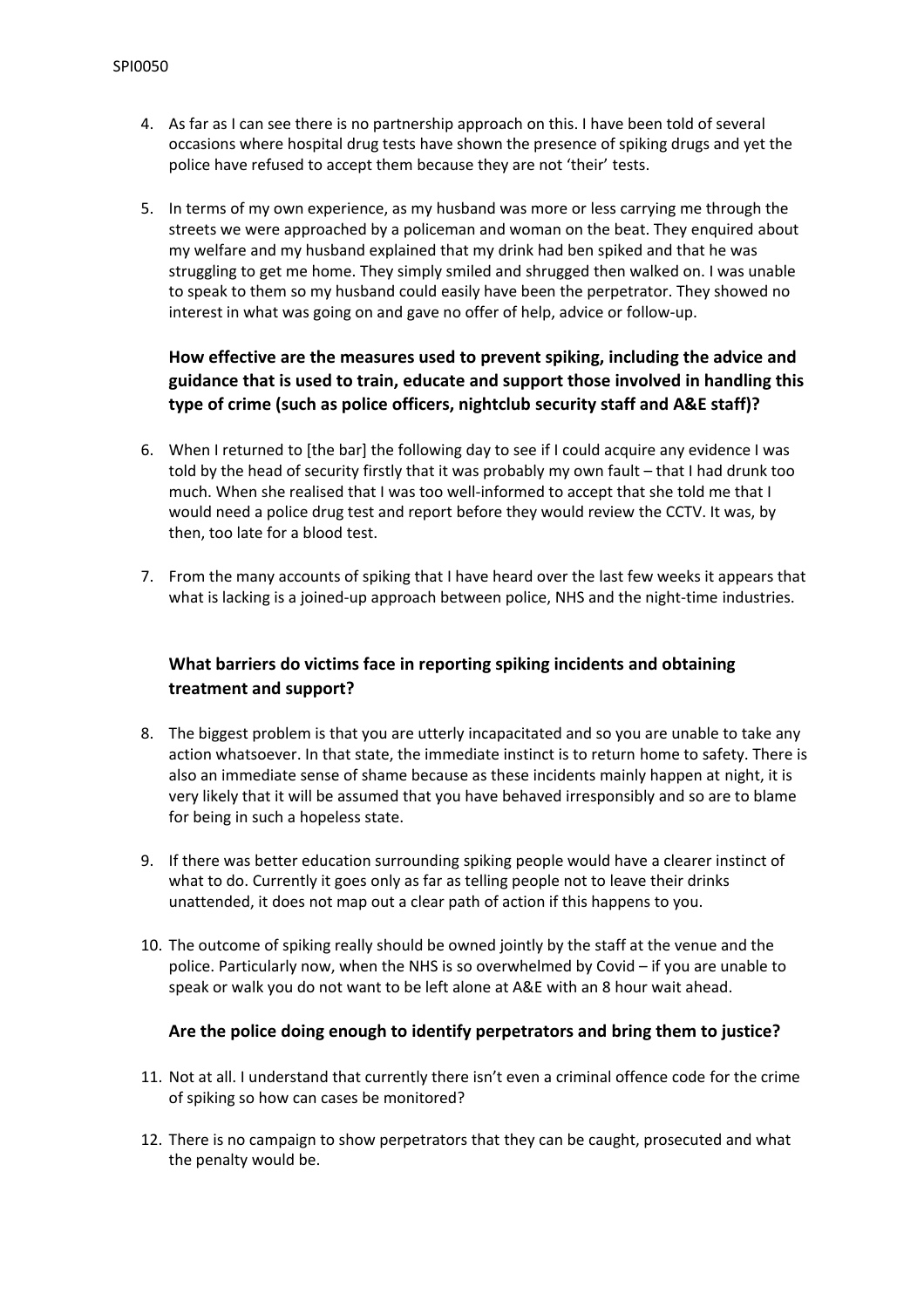13. From the victim's perspective, spiking needs to be taken seriously by the police and treated in a similar way to rape or domestic abuse. Both women and men need to be told that they will be believed if they go to a police station in those very difficult circumstances and that they will be helped quickly – that there is a place where they will feel safe when they are in a very vulnerable position.

#### **What role should Government play in tackling this crime?**

- 14. **Government** clearly needs to take ownership of this for now, taking an overview and working out a way of implementing a joined-up approach between the services on the ground. My suggestion for that would be as follows:
- 15. **Perpetrators** there should be a clear and serious penalty for spiking. This would immediately deter the growing number of people who are going out in groups treating it as a pastime. Surely these petty offenders can be stopped quite easily if they think they might be caught and punished which would free up resources to deal with the serious sexual predators.
- 16. **Venues** there should be a penalty for venues if this crime is found to have happened in their managed location. In the same way that they fear losing their licence for underage drinkers, they should have the same worry about spiking offences. If they risk losing their licence or having it suspended they would put pressure on their security and serving staff to actively look out for it going on.
- 17. **Licensing Departments** should be made more aware of this growing crime, monitoring it and communicating effectively with venues.
- 18. **Security staff** are trained in looking after victims of spiking in order to attain their SIA licence. I'm told that the problem they face is that customers often claim they've been spiked when in fact they've taken drugs that they don't want to admit to. Now that spiking kits are starting to be made available to door staff it's becoming easier for them to distinguish between the two. However they are apparently in short supply, perhaps it could be made a legal requirement that security companies equip their teams with sufficient testing kits.
- 19. **The NHS** should not assume that victims are to blame. There needs to be more education and emphasis on spiking as a growing crime in A&E departments. There should also be a clear and swift blood-testing process that can be sent through to police and used by them as evidence.
- 20. **The Police** should have a clear criminal process in place from the moment a victim of spiking walks into a police station (or is found on the street) to the moment that the perpetrator is charged in court.
- 21. Police on the beat should be looking out for spiking and know exactly what to do if they come across somebody like me.
- 22. They should be targeted with identifying cases so that numbers can be tracked and subsequently with stopping it happening. As the new entrants into the world of spiking